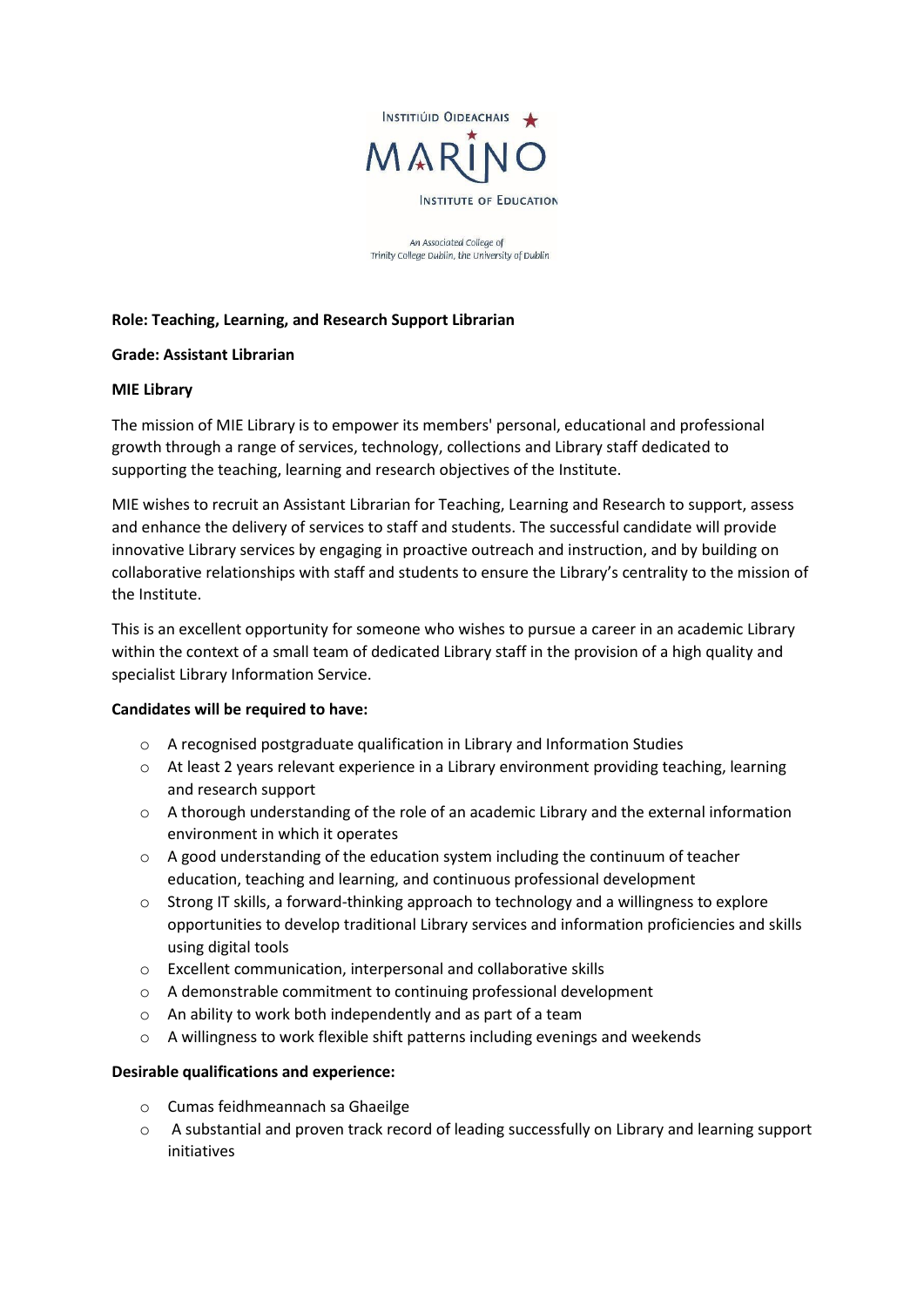o Evidence of continuing professional development in teaching and learning in Higher Education

# **Main Activities/Responsibilities**

The Assistant Librarian for Teaching, Learning and Research Support will be responsible for:

- $\circ$  Developing, facilitating and evaluating information literacy sessions and supporting materials for the students and staff of MIE
- $\circ$  Leading the design, creation, maintenance, and assessment of online tutorials, instruction sessions, workshops, and presentations to promote general and course-specific research competencies
- $\circ$  Informing the strategic development of the Library with particular reference to teaching, learning and research support
- o Employing learning technologies and tools such as virtual learning environments, content management systems, and online reading list systems to support the provision of innovative, high quality teaching, learning and research services
- o Engaging in ongoing liaison with schools and departments to ensure curriculum support services provided by the Library are integrated and meet student needs
- $\circ$  Developing and managing an active programme of education, advocacy, and support for scholarly publishing and communication to include research impact, bibliometrics, copyright, and Open Access platforms
- o Providing workshops and events on academic skills
- $\circ$  Collaborating with academic, administrative and Library colleagues to collect and upload the research of staff and students to the appropriate digital repositories
- o Planning Library orientation for new students together with the Head of Library Services and other institutional stakeholders
- o Creating strong working relationships with teaching staff and students
- o Building and maintaining strong collegial and operational working relationships with Library colleagues
- o Promoting and marketing the profile of MIE Library, both internally and externally, using a range of technology and approaches, including social media, conferences, college open days, and publications
- o Supporting accreditation and quality inspections
- o Assisting at the Library information and circulation desk
- o Representing MIE Library at conferences and events as required from time to time
- o Advising the Head of Library Services in relation to emerging needs and developments in teaching, learning, and research within the context of academic Library service provision
- $\circ$  Assisting in the management and mentoring of Library Assistants and or Student staff
- o Any other appropriate duties as specified by the Head of Library Services

### **APPLICATION, SELECTION PROCESS AND OTHER GENERAL INFORMATION**

### **Method of Selection for Recommendation**

o A shortlisting of applicants will occur which will be based on the applicant's qualifications, suitability and relevant work experience as detailed in the application. It is the responsibility